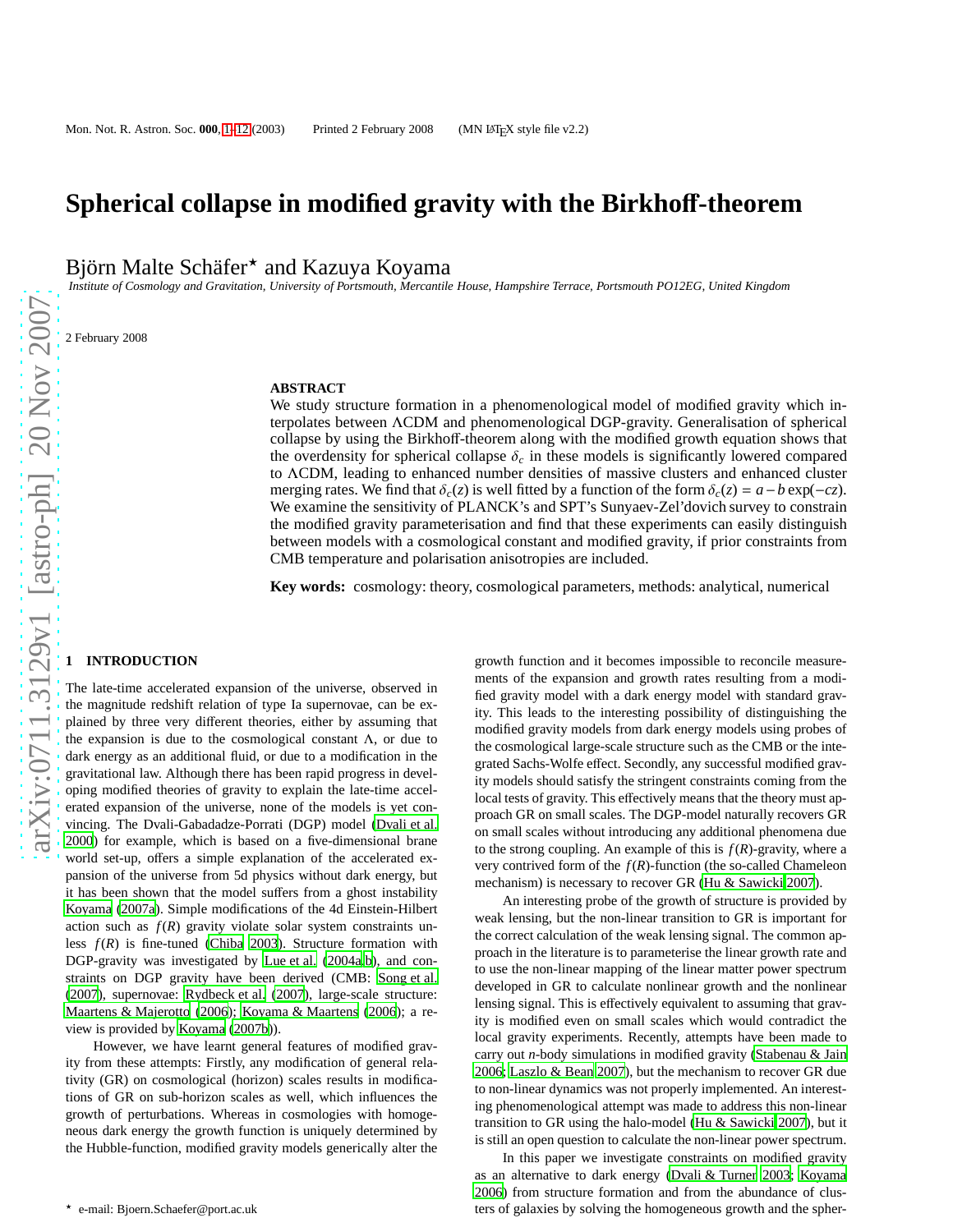# 2 Björn Malte Schäfer and Kazuya Koyama

ical collapse equations. As the model for modified gravity we employ a phenomenological model which is able to interpolate between ΛCDM and DGP-gravity, and predict the number density of clusters of galaxies in a Press-Schechter approach. Due to the spherical symmetry, it is possible to address the non-linear dynamics of the gravity in a tractable way. Similarly to the case of dark energy [\(Lahav et al. 1991;](#page-9-15) Multamäki et al. 2003), cluster counts are a promising tool for investigating modified gravity as the collapse threshold for objects forming at late times is lowered, which gives rise to an enhanced spatial density of clusters. The influence of dark energy on cluster formation was extensively studied [\(Wang & Steinhardt 1998](#page-9-17); [Percival 2005](#page-9-18); [Bartelmann et al. 2006;](#page-9-19) [Maor & Lahav 2005,](#page-9-20) to name but a few), and we aim to forecast constraints on modified gravity from cluster count experiments.

This paper is structured as follows: The theory is developed in Sect. [2,](#page-1-0) where our model for modification of gravity is outlined. The results are compiled in Sect. [3](#page-1-1) for homogeneous cosmology, in Sect. [4](#page-3-0) concerning the solution of the spherical collapse equations, and in Sect. [5](#page-4-0) the impact of modified gravity on cluster number counts and merging rates is discussed. Constraints on cluster formation with modified gravity resulting from future Sunyaev-Zel'dovich surveys are given in Sect. [6.](#page-5-0) A summary in Sect. [7](#page-8-0) concludes the paper. Parameter choices for the fiducial cosmological model are based on the spatially flat ΛCDM cosmology with adiabatic initial perturbations: Specific choices for the cosmological parameters are  $\Omega_m = 0.25$ ,  $H_0 = 100$  *h* km s<sup>-1</sup> Mpc<sup>-1</sup> with  $h = 0.72$ ,  $\Omega_b = 0.04$ ,  $n_s = 1$  and  $\sigma_8 = 0.8$ .

#### <span id="page-1-0"></span>**2 STRUCTURE FORMATION IN MODIFIED GRAVITY**

## **2.1 Phenomenological DGP-gravity**

A lack of satisfying theoretical models for modified gravity enforces us to make phenomenological approaches. We assume that the modified Friedmann equation (normalised to  $H_0$ ) is given by

<span id="page-1-2"></span>
$$
H^{2}(a) = (1 - \Omega_{m})H^{\alpha}(a) + \frac{\Omega_{m}}{a^{3}},
$$
\n(1)

where  $\alpha$  smoothly interpolates between  $\Lambda$ CDM ( $\alpha = 0$ ) and DGPgravity ( $\alpha = 1$ ) [\(Dvali & Turner 2003\)](#page-9-13). We restrict ourselves to linear structure formation as well as on object formation by spherical collapse, where we incorporate modified gravity in the growth equation and use the Birkhoff-theorem for describing the spherical collapse dynamics instead of solving the structure formation equations for full DGP-gravity.

[Koyama \(2006](#page-9-14)) show that a covariant effective theory that re-produces eqn. [\(1\)](#page-1-2) can be constructed for  $\alpha = 1/n$  where *n* is an integer number. Although the Bianchi-identity would constrain the structure of the theory, we need to supply additional information in order to derive the equations that govern the evolution of structure. In this paper, we choose the Birkhoff's theorem as a guidance to study the evolution of structure which ascertains that the metric observed by a test particle outside a spherically symmetric matter distribution is equivalent to that of a point source of the same mass located at the centre of the sphere [\(Lue et al. 2004b](#page-9-4)). Recently, it has been argued that the violation of Birkhoff's theorem poses severe conceptual and computational difficulties [\(Dai et al. 2007](#page-9-21)): If the gravitational force in the interior of a spherically symmetric matter distribution is non-zero, one would need to include the details of the host structure a galaxy is residing in when determining gravitational forces inside a galaxy. We should note that the DGP-gravity does *not* respect Birkhoff's theorem. Nevertheless, a

Birkhoff-like cancellation of the gravitational acceleration inside a spherical mass is enforced from the five-dimensional physics. Thus, the Birkhoff's theorem is surely not the unique way to avoid the above described conceptual difficulties, but it should give reasonable approximation to the behaviour of gravity in viable modified gravity models. In fact it was shown that the difference between using Birkhoff's theorem and the DGP-like gravity is small in general cosmologies described by eqn. [\(1\)](#page-1-2) concerning linear growth rate of structure [\(Koyama 2006\)](#page-9-14).

## **2.2 Birkho**ff**'s theorem**

In this section, we explain how the Birkhoff's theorem can be used to describe the growth of overdensities. The modified Friedmann equation can be rewritten in the form

$$
H^2 = H_0^2 g(\xi_0), \quad \xi_0 = \frac{8\pi G\rho}{3H_0^2}.
$$
 (2)

Taking the time derivative of the Friedmann equation, we obtain

<span id="page-1-5"></span>
$$
\frac{\ddot{a}}{a} = H_0^2 \left[ g(\xi_0) - \frac{3}{2} \xi_0 g'(\xi_0) \right],\tag{3}
$$

where  $g'(\xi) = dg(\xi)/d\xi$ . Let us consider a spherically symmetric collapsing dust shell with radius  $r(t)$ . If Birkhoff's theorem holds, the dynamics of  $r(t)$  can be determined as

<span id="page-1-3"></span>
$$
\frac{\ddot{r}(t)}{r(t)} = H_0^2 \left[ g(\xi) - \frac{3}{2} \xi g'(\xi) \right],\tag{4}
$$

where

$$
\xi = \frac{8\pi G \rho_{\text{shell}}}{3H_0^2}, \quad \rho_{\text{shell}} = \frac{3M}{4\pi r(t)^3}.
$$
 (5)

The overdensity is defined by

$$
\delta = \frac{\rho_{\text{shell}} - \rho}{\rho}.\tag{6}
$$

Initially, the shell is expanding due to the expansion of the Universe such that initially  $r(t) = a(t)r_0$  and  $\rho_{shell} = \rho$ . The conservation of mass in the shell means that  $r(t)$  and  $\delta$  are related by the condition  $r^3(t)\rho_{\text{shell}} = a^3 r_0^3 \rho$  and it is possible to derive the evolution for  $\delta$ from the equation for  $r(t)$ . The linearised evolution equation for  $\delta \ll 1$  is then given by

<span id="page-1-4"></span>
$$
\ddot{\delta} + 2H\dot{\delta} = 4\pi G \Big[ g'(\xi_0) + 3\xi_0 g''(\xi_0) \Big] \rho \delta. \tag{7}
$$

Eqns. [\(4\)](#page-1-3) and [\(7\)](#page-1-4) are the basic equations that describe the growth of structure in this model.

#### <span id="page-1-1"></span>**3 HOMOGENEOUS COSMOLOGY**

The Hubble function  $H(a)$  follows from the Friedmann equation numerically by solving eqn. [\(1\)](#page-1-2) as an algebraic equation with the parameter *a*. All higher derivatives follow analytically by differentiating both sides of the Friedmann equation and isolating the respective derivative, e.g. for d*H*/d*a* one obtains:

$$
\frac{\mathrm{d}H}{\mathrm{d}a} = \frac{3\Omega_m}{a^4} \left( \alpha (1 - \Omega_m) H^{\alpha - 1} - 2H(a) \right)^{-1} . \tag{8}
$$

For visualisation of the Hubble function and its derivatives, the respective SCDM scaling is divided out:

$$
\tilde{H}_n(a) = a^{-\frac{2n+3}{2}} \frac{d^n H}{da^n}.
$$
\n(9)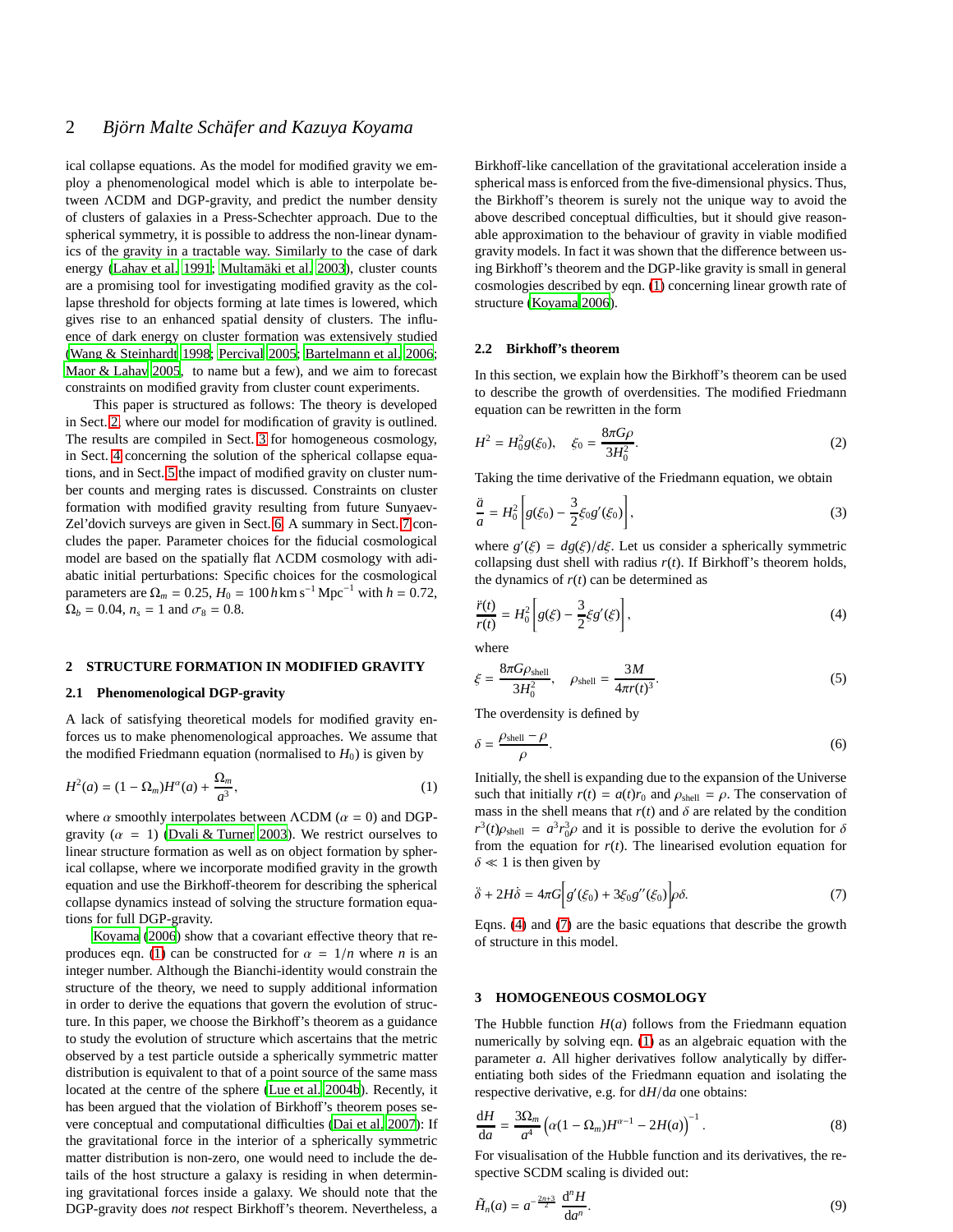

<span id="page-2-0"></span>**Figure 1.** Hubble function  $H(a)$  and its first and second derivatives, in the notation  $\tilde{H}_n = a^{-\frac{2n+3}{2}} d^n H/da^n$ ,  $n = 0, 1, 2$ , for  $\alpha = 0$  (corresponding to  $\Lambda$ CDM, dash-dotted),  $\alpha = 1$  (DGP-gravity, solid) and intermediate values in steps of  $\Delta \alpha = 0.2$  (dashed).

The results for  $\tilde{H}_n(a)$  are depicted in Fig. [1.](#page-2-0) The effect of modifying gravity according to eqn. [\(1\)](#page-1-2) is a more gradual increase of the Hubble function  $H_0(a)$  compared to  $\Lambda$ CDM, which is reflected by smaller values of the derivative  $H_1(a)$  and a smaller curvature  $\tilde{H}_2(a)$ .

With the Hubble function  $H(a)$ , the angular diameter distance in units of the Hubble distance  $c/H_0$  can be defined:

$$
d_A(a) = a \int_a^1 da \frac{1}{a^2 H(a)},
$$
\n(10)

which yields the evolution of comoving volume with redshift, in units of the Hubble distance cubed  $(c/H_0)^3$ , for  $4\pi$  solid angle:

$$
\frac{\mathrm{d}V}{\mathrm{d}z}(a) = 4\pi \frac{d_A^2(a)}{a^2 H(a)}.\tag{11}
$$

The evolution d*V*/d*z* of comoving volume as a function of scale factor *a* is given in Fig. [2.](#page-2-1) The models vary most at  $a \approx 0.3$ , where they exhibit a variation of almost 20%. The ΛCDM model shows the most dramatic increase of comoving volume as a function of redshift, which is due to the rather fast transition between the matter dominated and Λ-dominated phases.

The evolution of cosmic time with redshift, in units of the Hubble time  $1/H_0$ , follows directly from the definition of the Hubble function as the logarithmic derivative of scale factor *a* with cosmic time  $t$ ,  $H = d \ln a/dt$ , and the relation between redshift *z* and scale factor  $a$ ,  $a = 1/(1 + z)$ :

$$
\frac{\mathrm{d}t}{\mathrm{d}z}(a) = \frac{a}{H(a)}.\tag{12}
$$

The evolution of cosmic time d*t*/d*z* as a function of scale factor *a* is plotted in Fig. [3.](#page-2-2) The influence of modified gravity seems to be minor, amounting to a few percent at  $a = 0.6$ . Similar to the case of d*V*/d*z*, the modified gravity models show a slower evolution d*t*/d*z* compared to ΛCDM. Appendix [A](#page-9-22) contains a detailed comparison of modified gravity models with dark energy models with identical expansion histories, focusing on the effective dark energy equation of state *w*(*a*).

The last point is the growth equation, which follows from the linearised structure formation equations and describes the linear and homogeneous growth of the cosmic density field with time,



<span id="page-2-1"></span>**Figure 2.** Evolution d*V*/d*z* of comoving volume *V* with redshift *z*, as a function of scale factor *a*, for  $\alpha = 0$  (corresponding to  $\Lambda$ CDM, dash-dotted),  $\alpha$  = 1 (DGP-gravity, solid) and intermediate values in steps of  $\Delta \alpha$  = 0.2 (dashed).



<span id="page-2-2"></span>**Figure 3.** Evolution  $dt/dz$  of cosmic time *t* with redshift *z*, as a function of scale factor *a*, for  $\alpha = 0$  (corresponding to  $\Lambda$ CDM, dash-dotted),  $\alpha = 1$ (DGP-gravity, solid) and intermediate values in steps of  $\Delta \alpha = 0.2$  (dashed).

 $\delta(x, a) = D_+(a)\delta(x, a = 1)$ . The growth equation with the scale factor  $a$  as the time variable reads (c.f. eqn [7\)](#page-1-4):

<span id="page-2-3"></span>
$$
\frac{d^2}{da^2}D_+ + \frac{1}{a}\left[3 + \frac{d\ln H(a)}{d\ln a}\right]\frac{d}{da}D_+ = \frac{3}{2a^2}G(a)\Omega_m(a)D_+(a). \tag{13}
$$

The modification in the gravitational law is in corporated in the function  $G(a)$  [\(Lue et al. 2004a](#page-9-3)):

$$
G(a) = \frac{2a^4}{3\Omega_m} \left( 3H(a)\frac{dH}{da} + a\left(\frac{dH}{da}\right)^2 + aH(a)\frac{d^2H}{da^2} \right),\tag{14}
$$

and is reflected in the epoch-dependence of the matter density parameter Ω*m*(*a*),

<span id="page-2-4"></span>
$$
\Omega_m(a) = \frac{\Omega_m}{a^3 H^2(a)}.\tag{15}
$$

Fig. [4](#page-3-1) shows the growth function  $D_+(a)$  resulting from numerical integration with initial conditions  $D_{+} = 0$  and  $dD_{+}/da = 1$  at  $a = 0$ , with  $\alpha$  as a free parameter. The normalisation is chosen such that  $D_+ = 1$  today. Common to modified gravity models is a faster growth of structure at early times, followed by a slower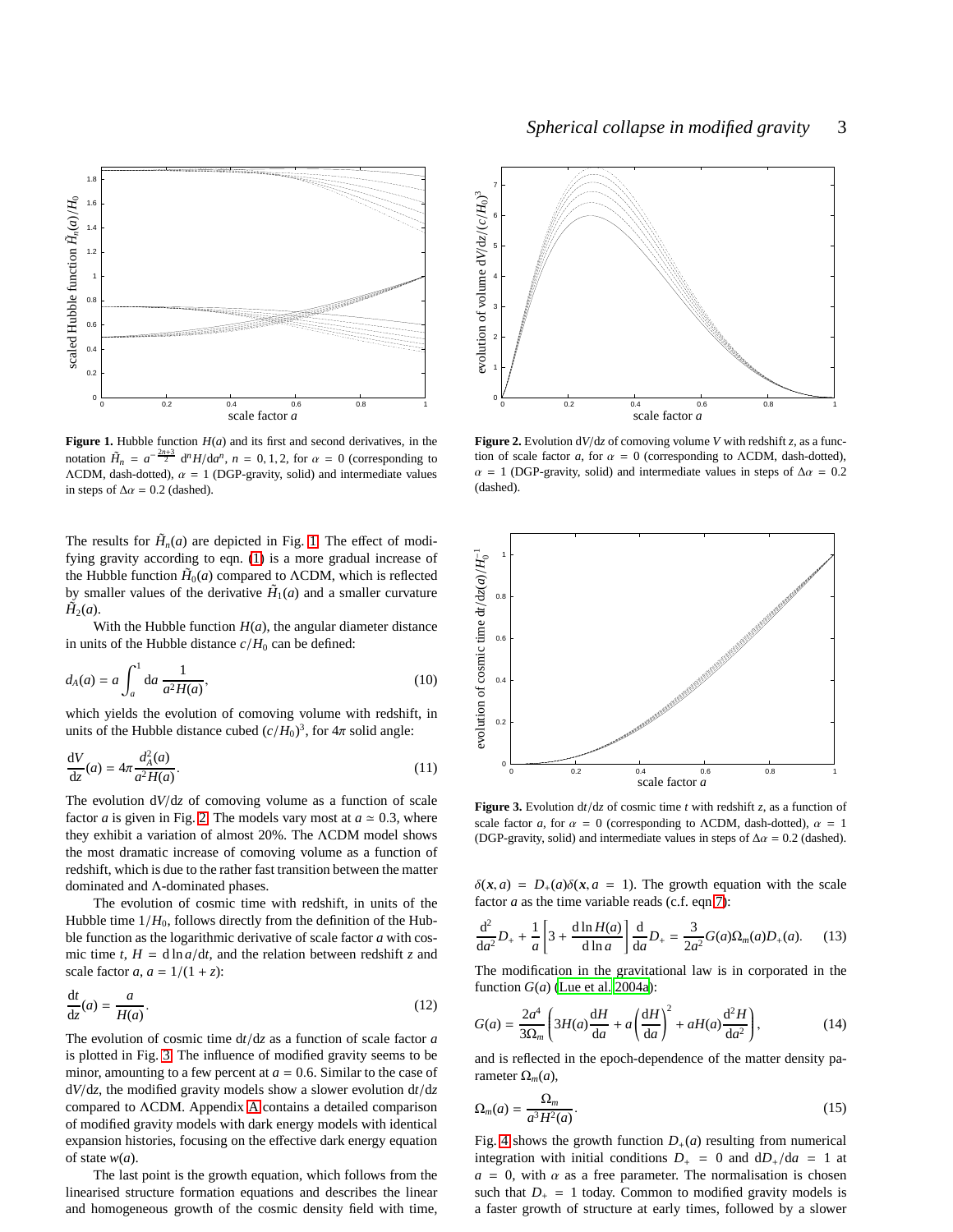

<span id="page-3-1"></span>**Figure 4.** Growth function  $D_+(a)$ , for  $\alpha = 0$  (corresponding to  $\Lambda$ CDM, dash-dotted),  $\alpha = 1$  (DGP-modified gravity, solid) and intermediate values in steps of  $\Delta \alpha = 0.2$  (dashed). Additionally, the growth function  $D_+(a) = a$ for the SCDM cosmology was plotted.

structure growth from the point on where the modification of gravity becomes important. The largest spread between the models with different  $\alpha$  can be observed in the vicinity of  $a = 0.4$ , where the growth functions differ by almost 10%. Appendix [B](#page-10-0) provides a detailed discussion about the magnitude of the terms governing the evolution of the growth equation eqn. [\(13\)](#page-2-3).

## <span id="page-3-0"></span>**4 SPHERICAL COLLAPSE**

Using the notation introduced by [Wang & Steinhardt \(1998\)](#page-9-17) and [Bartelmann et al. \(2006](#page-9-19)), all relevant quantities are normalised by their values at turn-around, i.e. the scale factor *a* and the radius *r* of the density perturbation become

$$
x \equiv \frac{a}{a_a}, \quad y \equiv \frac{r}{r_a}.
$$
 (16)

Generalising the Friedmann equations for incorporating the modification of gravity on large scales outlined above yields (compare eqns. [4](#page-1-3) and [3\)](#page-1-5)

<span id="page-3-5"></span>
$$
\dot{x} = \sqrt{x^2 g \left(\frac{\omega}{x^3}\right)}, \text{ and } (17)
$$

$$
\ddot{y} = y \left[ g \left( \frac{\omega \zeta}{y^3} \right) - \frac{3}{2} \frac{\omega \zeta}{y^3} g' \left( \frac{\omega \zeta}{y^3} \right) \right],
$$
\n(18)

with  $\omega = \Omega_m(a_a)$  and  $\lambda = 1 - \omega$ , assuring flatness. In this equation, a perturbation with overdensity  $\zeta$  (measured at turn-around) will collapse at a specified time.  $\zeta$  can be computed by solving the differential equation defining  $y(\tau)$  subject to the initial condition  $y(\tau = 0) = 0$  and the boundary condition  $y = 1$  at turn-around, which is characterised by  $\dot{y} = 0$ . At early times,  $g(x) \approx x$  and the collapse equations reduce to the SCDM case,

$$
\dot{x} = \sqrt{\frac{\omega \zeta}{x}}, \quad \text{and} \quad \ddot{y} = -\frac{\omega \zeta}{2y^2}.
$$
 (19)

with the dot denoting derivatives with respect to the dimensionless time parameter  $\tau$ ,

$$
\tau \equiv H(a_a)t. \tag{20}
$$

The solution for  $x(\tau)$  can only be found numerically in the general case<sup>[1](#page-3-2)</sup>, but simplifies to the SCDM result at early times  $x \ll 1$  or for  $\lambda = 0$ :

<span id="page-3-4"></span>
$$
\tau = \frac{2}{3} \frac{x^{\frac{3}{2}}}{\sqrt{\omega}}.\tag{21}
$$

The integration of  $\ddot{y}$  involves multiplying both sides with  $\dot{y}y$  and noticing that

$$
\frac{1}{2}\frac{d}{d\tau}\left(y^2g\left(\frac{\omega\zeta}{y^3}\right)\right) = \dot{y}yg\left(\frac{\omega\zeta}{y^3}\right) - \frac{3}{2}\frac{\omega\zeta}{y^2}\dot{y}g'\left(\frac{\omega\zeta}{y^3}\right),\tag{22}
$$

which allows the reduction of the second-order differential equation for *y* to a first-order equation,

$$
\frac{d}{d\tau}\dot{y}^2 = \frac{d}{d\tau}\left(y^2 g\left(\frac{\omega\zeta}{y^3}\right)\right).
$$
 (23)

Subsequent integration yields

<span id="page-3-6"></span>
$$
\dot{y}^2 = y^2 g \left(\frac{\omega \zeta}{y^3}\right) + c,\tag{24}
$$

where the integration constant is determined by requiring  $\dot{y} = 0$  at turn around  $y = 1$ :

$$
c = -g(\omega \zeta),\tag{25}
$$

yielding the final result for the differential equation defining  $y(\tau)$ :

$$
\dot{y} = \sqrt{y^2 g \left(\frac{\omega \zeta}{y^3}\right) - g(\omega \zeta)},\tag{26}
$$

For small radii *y* at early times  $\tau$ , the differential equation can be approximated by

$$
d\tau \simeq \sqrt{\frac{y}{\omega \zeta}} \left( 1 + \frac{g(\omega \zeta)}{\omega \zeta} \frac{y}{2} \right) dy, \tag{27}
$$

due to  $g(\xi) \simeq \xi$  at early times, and can be integrated to yield

<span id="page-3-3"></span>
$$
\tau = \frac{1}{\sqrt{\omega\zeta}} \frac{2}{3} y^{\frac{3}{2}} \left( 1 + \frac{3}{10} \frac{g(\omega\zeta)}{\omega\zeta} y \right). \tag{28}
$$

Comparing eqn. [\(28\)](#page-3-3) with eqn. [\(21\)](#page-3-4) at early times and eliminating  $\tau$  yields a solution for  $y(x)$ , which can be used for defining the time evolution  $\Delta(x)$  of the density  $\zeta$ , restricted to early times:

$$
\Delta(x) \equiv \zeta \frac{x^3}{y^3} = 1 + \frac{3}{5} \frac{g(\omega \zeta)}{\omega \zeta} y.
$$
 (29)

The linear density contrast  $\delta_c$  is related to the overdensity  $\Delta - 1$  by computing the density resulting from linear growth,

$$
\delta_c = D_+(x_c) \lim_{x \to 0} \left( \frac{\Delta(x) - 1}{D_+(x)} \right). \tag{30}
$$

The overdensity  $\delta_c$  is shown in Fig. [5](#page-4-1) as a function of redshift *z*, along with the constant value  $\delta_c = 1.686$  for spherical collapse in a SCDM cosmology.  $\delta_c(z)$  falls significantly below the SCDM value at low redshifts with increasing  $\alpha$ , reaching values as low  $\delta_c = 1.46$  for modified gravity. Interestingly, the range of  $\delta_c$ -values corresponds to those obtained in early dark energy models, as proposed by [Bartelmann et al. \(2006\)](#page-9-19) and [Sadeh et al.](#page-9-23) [\(2007](#page-9-23)), albeit at lower redshifts. Consequently, the observational signature of lowered  $\delta_c$  in modified gravity would be an increased abundance of clusters at the relevant redshifts, which will be probed especially by future Sunyaev-Zel'dovich surveys.

<span id="page-3-2"></span><sup>1</sup> An exact solution for the  $\Lambda$ CDM case ( $\alpha = 0$ ) can be derived in terms of the hypergeometric function,  $\tau(x) = \frac{2}{3\sqrt{\omega}} x^{\frac{3}{2}} {}_2F_1(\frac{1}{2}, \frac{1}{2}, \frac{3}{2}, -\frac{\lambda}{\omega}x^3)$ .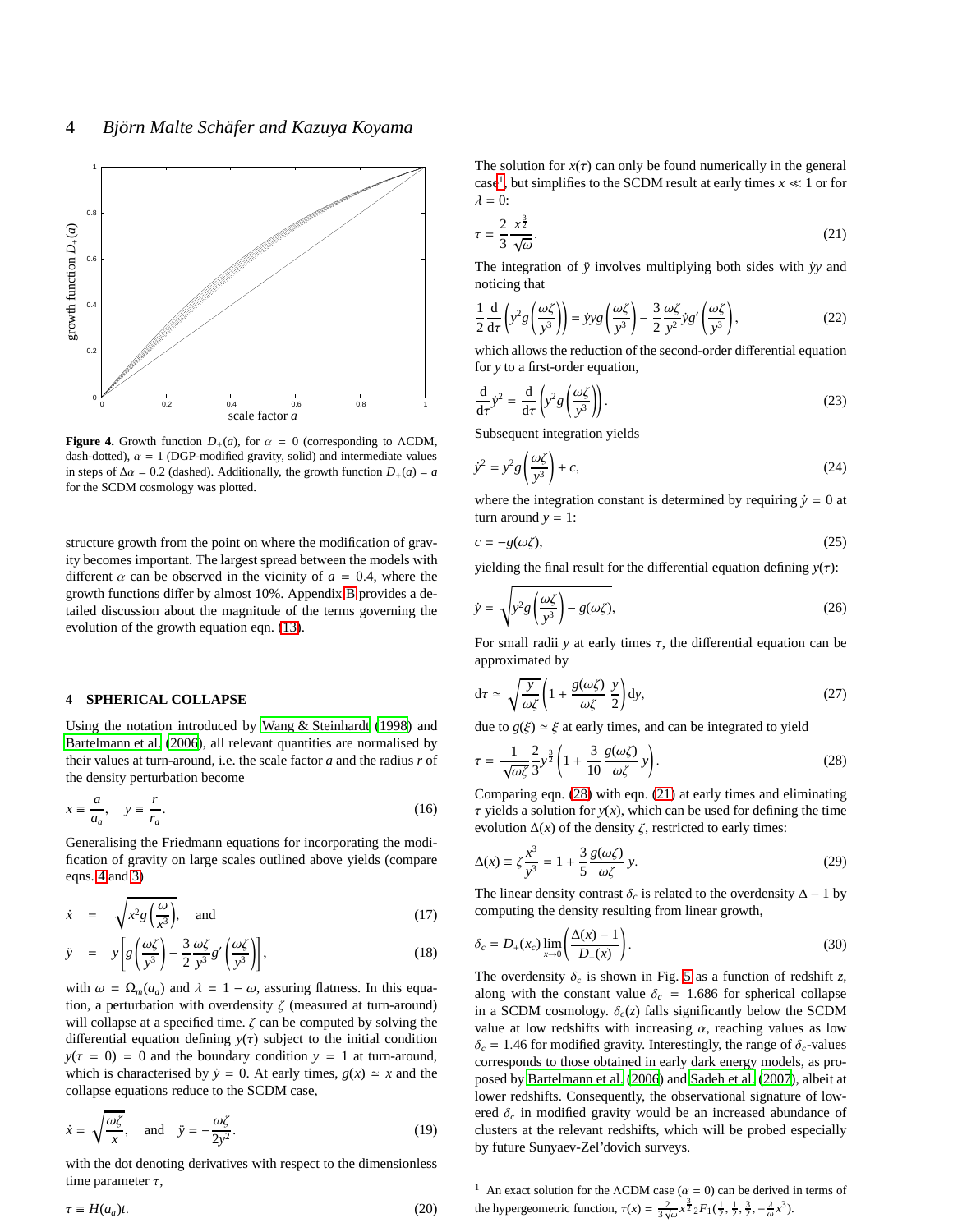

<span id="page-4-1"></span>**Figure 5.** Overdensity for spherical collapse  $\delta_c(z)$ , for  $\alpha = 0$  (corresponding to  $\Lambda$ CDM, dash-dotted),  $\alpha = 1$  (DGP-gravity, solid) and intermediate values in steps of  $\Delta \alpha = 0.2$  (dashed). Additionally, the constant value of  $\delta_c = 1.686$ is plotted for spherical collapse in the SCDM cosmology.

| $\alpha$       | a      | h      | c      |
|----------------|--------|--------|--------|
| $\alpha = 0$   | 1.6823 | 0.0129 | 1.5648 |
| $\alpha = 0.2$ | 1.6820 | 0.0314 | 1.0912 |
| $\alpha = 0.4$ | 1.6806 | 0.0582 | 0.9994 |
| $\alpha = 0.6$ | 1.6774 | 0.0942 | 0.9369 |
| $\alpha = 0.8$ | 1.6710 | 0.1397 | 0.8722 |
| $\alpha = 1$   | 1.6585 | 0.1945 | 0.8020 |

<span id="page-4-2"></span>**Table 1.** Fitting values for the empirical model  $\delta_c(z) = a - b \exp(-cz)$  for the range of the modified gravity parameter  $\alpha$  considered here, which reproduces the numerical values for  $\delta_c(z)$  to sub-percent accuracy in the redshift range  $0 \le z \le 5$ .

The dependence of  $\delta_c$  on redshift can be well fitted with the phenomenological function  $\delta_c(z) = a - b \exp(-cz)$ . Table [1](#page-4-2) summarises the values of the parameter *a*, *b* and *c*, which result from a fit to numerically obtained values for  $\delta_c(z)$  in the redshift range  $0 \le z \le 5$ , for the range of modified gravity models (characterised by  $\alpha$ ) considered here.

In the numerical solution, the sequence of steps is as follows: From the specified collapse scale factor *ac*, the corresponding cosmic time  $t_c$  is computed using  $t = \int da/(aH)$  with the Hubble function  $H(a)$  obtained numerically from the Friedmann equation eqn. [\(1\)](#page-1-2). Due to the time-reversal symmetry of eqn. [\(18\)](#page-3-5), turn around takes place at  $t_a = t_c/2$ , from which  $a_a$  can be retrieved. The scale factor at turn around  $a_a$  is used to define  $\omega$  and  $\lambda$  using eqn. [\(15\)](#page-2-4).  $\zeta$  is adjusted numerically by evolving eqn. [\(24\)](#page-3-6) to the time  $\tau'$  at which  $\dot{y}(\tau') = 0$ , and applying a numerical root finding scheme on  $\tau' - \tau(x = 1)$ , where the dimensionless time  $\tau(x = 1)$  at turn around  $x = 1$  results from eqn. [\(17\)](#page-3-5) for given density parameters  $\omega$  and  $\lambda$ . From these results,  $\Delta(x)$  and  $\delta_c(z)$  follow directly. In the numerical treatment, we use a very good approximation to the implicitly defined Hubble function  $H(a)$ , which is described in detail in Appendix [C.](#page-10-1)

It is worth noting that  $\delta_c$  depends on the matter density  $\Omega_m$ from the determination of  $\zeta$  via the turn around point in the evolution of the *y*-differential equation, as well as from the growth function  $D_{+}$ . In the remainder of the paper, we neglect the influence of  $\Omega_m$  on  $\delta_c$ , as it is of minor influence regarding e.g. cluster number counts compared to first order dependence of the mass function on Ω*m*.

#### <span id="page-4-0"></span>**5 CLUSTER NUMBER COUNTS AND MERGER RATES**

Fluctuations in the cosmic density field on the scale *k* are described by the power spectrum  $P(k)$ , which results from ensemble averaging of Fourier modes  $\delta(\mathbf{k})$ ,  $\langle \delta(\mathbf{k})\delta(\mathbf{k'}) \rangle = (2\pi)^3 \delta_D(\mathbf{k} + \mathbf{k'})P(k)$ . The shape of the power spectrum  $P(k) \propto k^{n_s} T^2(k)$  is well approximated by the transfer function suggested by [Bardeen et al. \(1986\)](#page-8-1)

$$
T(q) = \frac{\ln(1+2.34q)}{2.34q} \left(1+3.89q+(16.1q)^2+(5.46q)^3+(6.71q)^4\right)^{-\frac{1}{4}}(31)
$$

where the the wave vector  $k = q\Gamma$  is rescaled with the with shape parameter  $\Gamma \simeq \Omega_m h$ . The fluctuation amplitude is normalised to the value  $\sigma_8$  on the scale  $R = 8$  Mpc/*h* with a spherical top-hat filter.

The number density of clusters forming by spherical collapse in a fluctuating density field is given by

$$
n(M, z)dM = \sqrt{\frac{2}{\pi}} \rho_0 \Delta(z, M) \frac{d \ln \sigma(M)}{d \ln M} \exp\left(-\frac{\Delta^2(z, M)}{2}\right) \frac{dM}{M^2}
$$
(32)

[\(Press & Schechter 1974](#page-9-24); [Bond et al. 1991](#page-9-25)) with background density  $\rho_0 = \Omega_m \rho_{\rm crit}$ , where

$$
\Delta(z, M) \equiv \frac{\delta_c(z)}{D_+(z)\sigma(M)}\tag{33}
$$

abbreviates the quotient between the linear overdensity  $\delta_c(z)$ needed for collapse at *z*, the growth function  $D_+(z)$  and the variance  $\sigma(M)$  of the density field on the mass scale M, which is related to the spatial filtering scale *R* by  $M = 4\pi/3\rho_{\text{crit}}\Omega_M R^3$ . The Press-Schechter mass function is used rather than the extension by Sheth and Tormen because the latter describes ellipsoidal collapse, where the modified gravity collapse equations might bot be applicable.

The logarithmic derivative of the fluctuation amplitude with logarithmic mass is reformulated as a derivative with respect to spatial scale *R*:

$$
\frac{d\ln\sigma}{d\ln M} = \frac{1}{3}\frac{d\ln\sigma}{d\ln R} = \frac{R}{3\sigma}\frac{d\sigma}{dR} = \frac{R^2}{6\sigma^2}\frac{d\sigma^2}{dR},\tag{34}
$$

where the fluctuation amplitude  $\sigma^2(R)$  and its derivative  $d\sigma^2/dR$ are given by:

$$
\sigma^{2}(R) = \frac{1}{2\pi^{2}} \int \mathrm{d}k \, k^{2} P(k) \left(\frac{3}{kR} j_{1}(kR)\right)^{2}, \tag{35}
$$

$$
\frac{d\sigma^2}{dR} = \frac{1}{\pi^2} \int dk \, k^3 P(k) \left(\frac{3}{kR}\right)^2 j_1(kR) j_2(kR).
$$
 (36)

 $j_{\ell}(x)$  denotes the spherical Bessel function of the first kind of order  $\ell$  [\(Abramowitz & Stegun 1972](#page-8-2)).

Multiplication of  $n(M, z)$  with the evolution  $dV/dz$  of the comoving volume with redshift yields the cluster density per unit redshift,

$$
q(M, z) = n(M, z) \frac{\mathrm{d}V}{\mathrm{d}z}.\tag{37}
$$

The quantity  $Q(M, z)$ , which is defined as the ratio of  $q(M, z)$  for a modified gravity model characterised with  $\alpha$  relative to  $\Lambda$ CDM,

$$
Q(M, z) = \frac{q_{\alpha}(M, z)}{q_{\alpha=0}(M, z)}
$$
(38)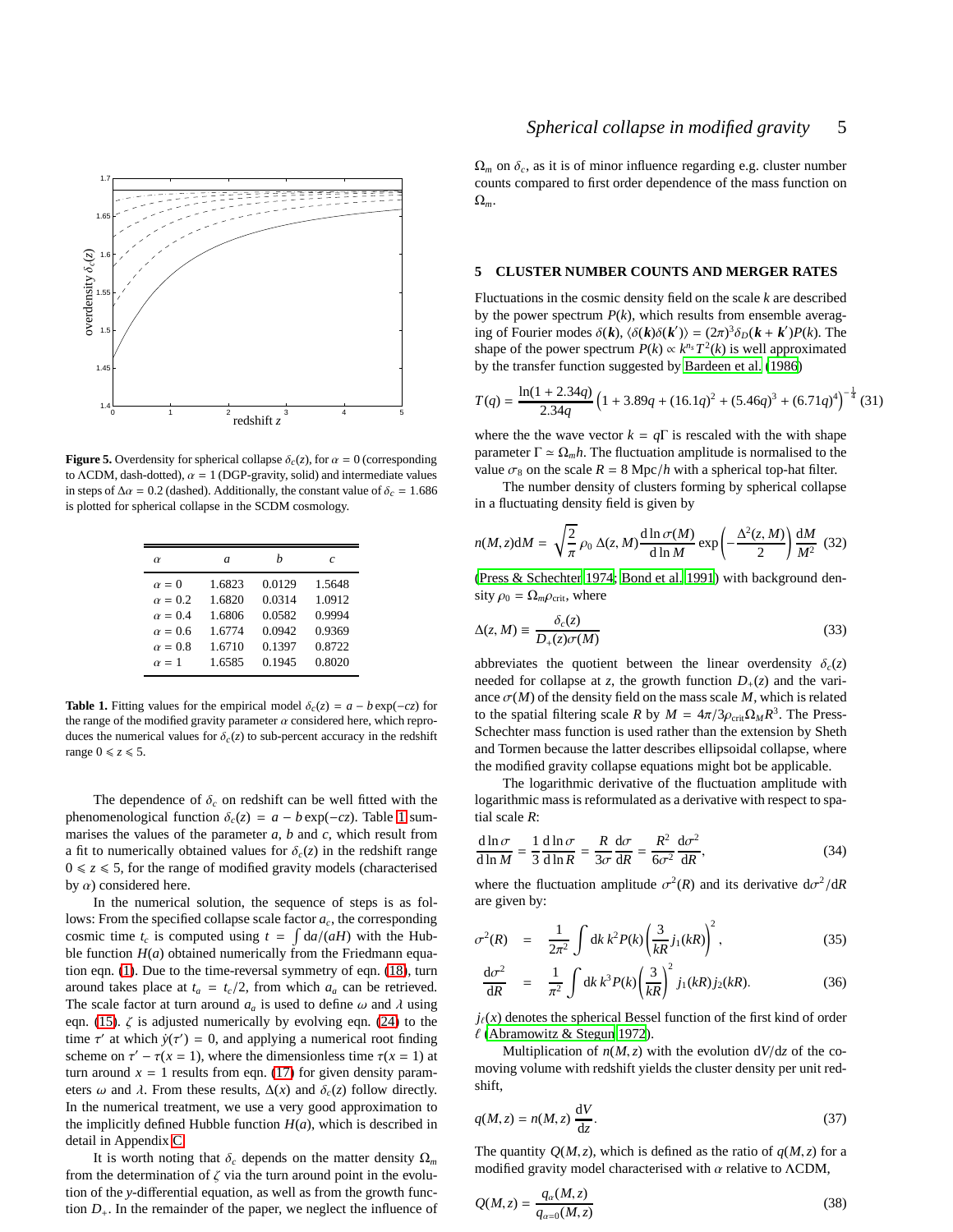

<span id="page-5-1"></span>**Figure 6.** Ratio  $Q(M, z)$  of the mass functions  $q(M, z)$  relative to ΛCDM  $(\alpha = 0)$ , at redshifts  $z = 0.3$  (thick lines) and  $z = 0.7$  (thin lines), for values of  $\alpha$  from  $\alpha = 0.2$  in steps of  $\Delta \alpha = 0.2$  (dashed) up to  $\alpha = 1$  (modified gravity, solid).

is plotted in Fig. [6](#page-5-1) for redshifts  $z = 0.3$  and  $z = 0.7$ , where the PLANCK and SPT surveys are expected to yield most of their detections.

Modified gravity significantly enhances the cluster number counts which is mainly caused by the lower values of the linear overdensity for spherical collapse  $\delta_c$  at low redshifts. At a redshift of  $z = 0.3$ , corresponding to the peak in the redshift distribution of PLANCK's detections, on can expect to detect almost 50% more clusters at masses of  $10^{14} M_{\odot}/h$ . This effect is more pronounced at increased redshift: SPT is yield most of the detections at a redshift of  $z = 0.7$ , where number counts of  $10^{14} M_{\odot}/h$ -mass objects would be almost twice as large in modified gravity models compared to ΛCDM. At higher masses of 10<sup>15</sup>*M*⊙/*h*, the increase in cluster number density amounts to factors of three (at  $z = 0.3$ ) up to six (at z=0.7), but the small spatial density of very massive objects at high redshift will make this difficult to observe. In contrast, the difference between modified gravity cosmologies and ΛCDM vanishes at small masses, because low-mass objects form early the matterdominated phase, where  $\delta_c$  has not deviated significantly from its canonical value of 1.686. The enhancement in cluster number density depends exponentially on the modified gravity parameter  $\alpha$ .

The density  $m(M, z)$  of merging events as a function of redshift and mass ratio  $M_2/M_1$  can be determined by extending the Press-Schechter formalism outlined above [\(Bond et al. 1991;](#page-9-25) [Lacey & Cole 1993](#page-9-26), [1994](#page-9-27)) for an expression for the merger probability as a function of mass, mass difference and cosmic time,

<span id="page-5-3"></span>
$$
\frac{d^2 p(M, z)}{d \ln \Delta M dt}.
$$
 (39)

For the purpose of this work, the merger density is multiplied with the volume element  $dV/dz$  and the evolution  $dt/dz$  of cosmic time with redshift in order to yield the merger density per unit redshift,

$$
r(M, z) = \left( n(M, z) \frac{dV}{dz} \right) \left( \frac{d^2 p(M, z)}{d \ln \Delta M \, dt} \frac{dt}{dz} \right)
$$
(40)

 $R(M, z)$  is defined as the ratio of  $r(M, z)$  between a modified gravity model and ΛCDM,

$$
R(M, z) = \frac{r_{\alpha}(M, z)}{r_{\alpha=0}(M, z)}.
$$
\n(41)



<span id="page-5-2"></span>**Figure 7.** Ratio  $R(M, z)$  of the merger densities  $r(m, z)$  relative to  $\Lambda$ CDM  $(\alpha = 0)$ , at redshifts  $z = 0.3$  (thick lines) and  $z = 0.7$  (thin lines), for values of  $\alpha$  from  $\alpha = 0.2$  in steps of  $\Delta \alpha = 0.2$  (dashed) up to  $\alpha = 1$  (modified gravity, solid). The mass ratio has been set to  $M_2/M_1 = 2$ .

The quantity  $R(M, z)$  is plotted in Fig. [7](#page-5-2) for redshifts  $z = 0.3$  and  $z = 0.7$  for a fixed merger mass ratio of  $M_2/M_1 = 2$ . Merger densities exhibit a similar behaviour at high masses of 10<sup>15</sup>*M*⊙/*h* compared to the mass function, where the modified gravity model predics numbers roughly factors of 1.6 (PLANCK) and two (SPT) times higher at the relevant redshifts. Interestingly, the merger density is decreased in modified gravity models relative to ΛCDM at small masses; this decrease is due to the unique weighting of the merger density with the evolution of cosmic time with redshift d*t*/*dz*, the evolution of comoving volume d*V*/d*z* and the Hubble function  $H(a)$ , resulting from the conversion of a time derivative of  $\delta_c/D_+$  in eqn. [\(39\)](#page-5-3) to a derivative in scale factor.

#### <span id="page-5-0"></span>**6 CONSTRAINTS FROM FUTURE SZ SURVEYS**

In this section, constraints on cosmological parameters including the modified gravity parameterisation  $\alpha$  from future highyield Sunyaev-Zel'dovich cluster surveys are estimated in a Fishermatrix analysis. Following [Majumdar & Mohr \(2004\)](#page-9-28), a measurement of the cluster number density per unit redshift interval, observed in the solid angle  $\Delta\Omega$ ,

<span id="page-5-4"></span>
$$
N(z) \equiv \frac{\mathrm{d}n}{\mathrm{d}z} = \frac{\Delta\Omega}{4\pi} \frac{\mathrm{d}V}{\mathrm{d}z} \int_{M_{\rm min}(z)}^{\infty} \mathrm{d}M \, n(M, z), \tag{42}
$$

is considered with a simple flux threshold  $S_{\text{min}}$ , expressed as a minimal mass  $M_{\text{min}}$  dependent on redshift. Using the formula given by [Majumdar & Mohr \(2004](#page-9-28)), the flux distortion ∆*S* (ν) caused by the SZ-effect (in *m*Jansky) at frequency ν is related to the angular diameter distance  $d_A(z)$  (in Mpc) and the cluster mass  $M$  (in  $M_{\odot}$ ) by

$$
\Delta S\left(v\right) = \frac{1}{d_A^2(z)} f_{\rm ICM} \, g_{\rm SZ}(v) \, A_{\rm SZ} \, H^{\frac{2}{3}}(z) \, M^{1+\beta} \left(1+z\right),\tag{43}
$$

where  $f_{\text{ICM}} = 0.12$  and  $\log A = -16.71$  [\(Diego et al. 2001;](#page-9-29) [Finoguenov et al. 2001\)](#page-9-30). For the slope of the temperature-mass relation,  $T(M) \propto M^{\beta}$ , the value  $\beta = 0.65$  is chosen [\(Mohr et al.](#page-9-31) [1999](#page-9-31)). The frequency dependence of the Sunyaev-Zel'dovich effect [\(Sunyaev & Zeldovich 1972](#page-9-32), [1980\)](#page-9-33) is given by

$$
g(x) = \frac{x^4 \exp(x)}{(\exp(x) - 1)^2} \left( x \frac{\exp(x) + 1}{\exp(x) - 1} \right)
$$
(44)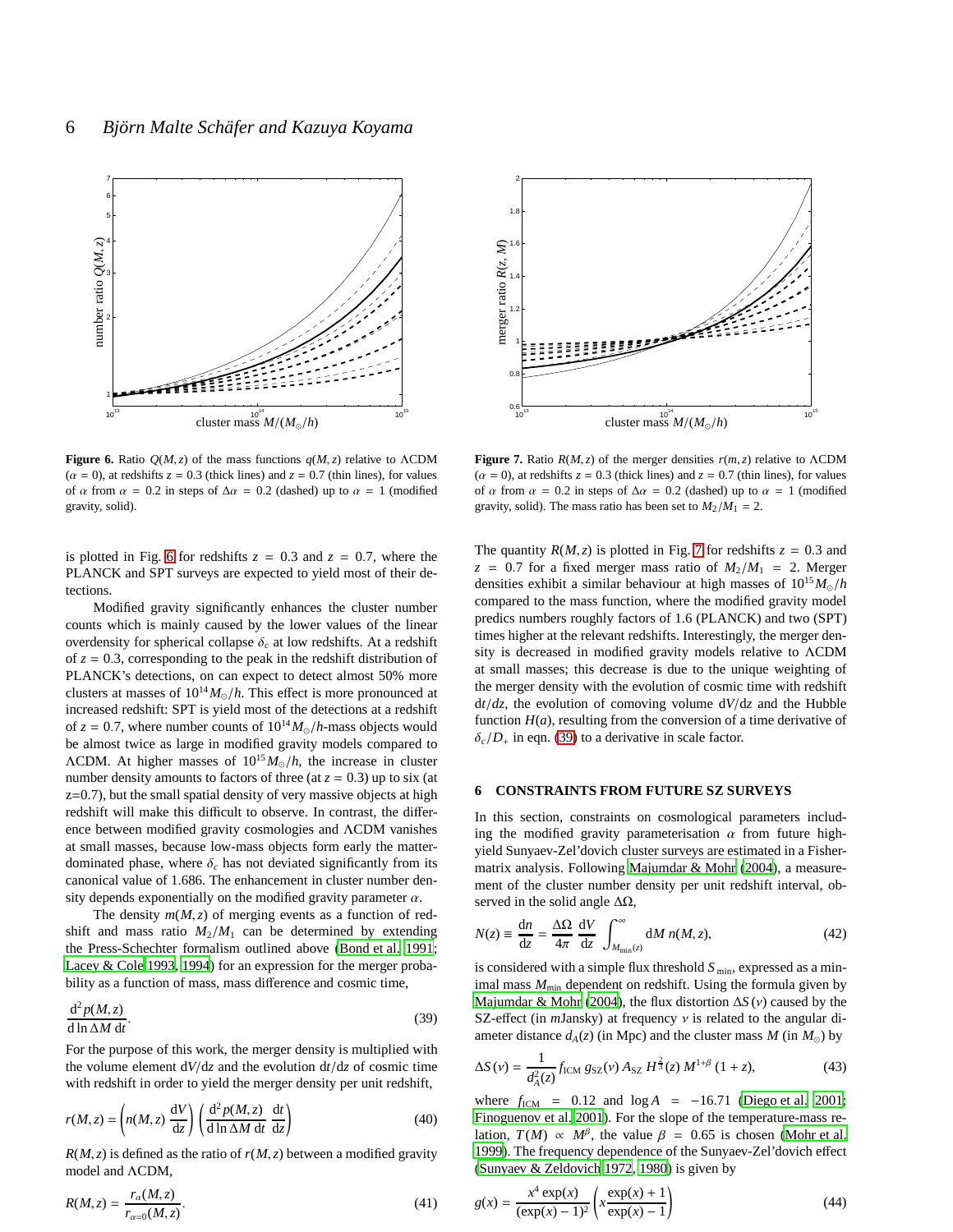|             | PLANCK                             | SPT                               |
|-------------|------------------------------------|-----------------------------------|
| frequency   | $v = 353 \text{ GHz}$              | $v = 150$ GHz                     |
| flux        | $S_{\text{min}} = 100 \text{ mJy}$ | $S_{\text{min}} = 10 \text{ mJy}$ |
| solid angle | $\Delta\Omega = 4\pi$              | $\Delta\Omega = 4\pi/10$          |

<span id="page-6-0"></span>**Table 2.** Frequency ν, flux threshold *S* min and the solid angle ∆Ω of the Sunyaev-Zel'dovich surveys to be carried out by PLANCK and by SPT, respectively.

with the dimensionless frequency  $x = h\nu/(k_B T_{\text{CMB}})$ . In addition to the flux criterion, a lower mass threshold of  $10^{14} M_{\odot}/h$  is imposed, whichever yields the larger limiting mass.

From the cluster number counts  $N_i$  in a redshift bin centered at *z*<sub>*i*</sub> and the derivative  $\partial N_i/\partial p_\mu$  with respect to the parameter  $p_\mu$  the Fisher matrix  $F_{\mu\nu}^{SZ}$  can be constructed [\(Holder et al. 2001](#page-9-34)):

$$
F_{\mu\nu}^{\rm SZ} = \sum_{i} \frac{\partial N_i}{\partial p_{\mu}} \frac{1}{N_i} \frac{\partial N_i}{\partial p_{\nu}},\tag{45}
$$

assuming a Gaussian likelihood and statistically independent number counts  $N_i$  in each redshift bin. The summation extends over the redshift range from  $z_{\text{min}} = 0.01$  to  $z_{\text{max}} = 2.0$  in steps of  $\Delta z = 0.02$ .

Using the Cramér-Rao inequality, the accuracy on a single parameter  $\Delta p_{\mu}$  is equal to  $\sqrt{(F^{-1})_{\mu\mu}}$ .  $\chi^2$  for a pair of parameters  $(p_{\mu}, p_{\nu})$  can be computed from the inverse  $(F^{-1})_{\mu\nu}$  of the Fisher matrix,

$$
\chi^2 = \left(\begin{array}{c} \Delta p_\mu \\ \Delta p_\nu \end{array}\right)' \left(\begin{array}{cc} (F^{-1})_{\mu\mu} & (F^{-1})_{\mu\nu} \\ (F^{-1})_{\nu\mu} & (F^{-1})_{\nu\nu} \end{array}\right)^{-1} \left(\begin{array}{c} \Delta p_\mu \\ \Delta p_\nu \end{array}\right),\tag{46}
$$

where  $\Delta p_{\mu} = p_{\mu} - p_{\mu}^{\Lambda CDM}$ . For parameter pairs the isoprobability contour at

$$
\Delta \chi_n^2 = -\ln \, \text{erfc}^2 \left( \frac{n}{\sqrt{2}} \right),\tag{47}
$$

encloses a fraction of  $\text{erf}(n/\sqrt{2})$  for of the admissible parameter space, corresponding to a confidence level of  $n\sigma$ . erfc(x) = 1 –  $erf(x)$  is the complementary error function [\(Abramowitz & Stegun](#page-8-2) [1972](#page-8-2)).

For the purpose of this paper, the PLANCK and SPT Sunyaev-Zel'dovich surveys are considered, which are expected to yield cluster catalogues comprising  $10^4$  and  $3 \times 10^4$  entries, respectively (c.f. [Melin et al. 2005](#page-9-35); Geisbüsch & Hobson 2006; Schäfer  $&$  Bartelmann 2007). The principal characteristics of these surveys are summarised in table [2.](#page-6-0) As cosmological parameters,  $\Omega_m$  (assuming spatial flatness),  $\sigma_8$  and  $n_s$  are considered, alongside the modified gravity parameter  $\alpha$  and the slope of the temperaturemass relation  $\beta$ . In general, the increased spatial number density of clusters caused by deviations in the gravitational law has to compete against a slower evolution of the comoving volume with redshift d*V*/d*z*, since the two terms in eqn. [\(42\)](#page-5-4) are affected in opposite ways.

The results from the Fisher matrix analysis are compiled in Fig. [8.](#page-7-0) The SZ-observations alone yield accuracies of a few percent on the parameters  $\Omega_m$  and  $\sigma_8$ , and marginally worse constraints on *n<sup>s</sup>* . PLANCK and SPT would be able to exclude values of  $\alpha > 0.4$ , which compare favourably to contemporary constraints from SNIa observations (e.g. [Fairbairn & Goobar 2006](#page-9-38), who find the entire range of  $\alpha$  consistent with observations). SPT's smaller power in constraining  $\alpha$  is due to the fact that its SZ-sample contains more high-redshift clusters, which have formed in an epoch close to matter domination where the influence of modified gravity is smaller. An important consistency check is that the accuracy of measuring  $\alpha$  derived from the SZ-surveys compares well to the allowed range of values for the dark energy equation of state  $w(a)$ [\(Majumdar & Mohr 2004](#page-9-28)) of ∆*w* = 0.1 (c.f. Fig. [A1,](#page-10-2) where the  $w(a)$  for a dark energy model with the identical expansion history as the modified gravity model is derived).

The  $\alpha$ - $\sigma_8$  degeneracy is readily explained by the fact that clusters form more easily in modified gravity, which has to be compensated by lowering the value of  $\sigma_8$ . Tilting the CMB spectrum and using smaller values for  $n<sub>s</sub>$  yields more massive clusters if the normalisation  $\sigma_8$  is kept fixed. Whether this is observable is a matter of the redshift distribution of the experiment: At low redshifts of  $z \approx 0.3$ , where most of the PLANCK-detections will be situated, the opposite effects of increasing  $\alpha$  on the cluster density and on the volume element almost cancel each other, whereas at high redshifts of  $z \approx 0.7$ , corresponding to the redshift at which SPT will find most of the objects, the decrease in d*V*/d*z* caused by modified gravity dominates.

In the  $\alpha$ - $\Omega_m$  degeneracy both parameters impact on the cluster density and the evolution of the comoving volume element: At low redshifts, the increased number densities of clusters due to modified gravity is balanced by low choices of  $\Omega_m$ , which affect both the cluster number density as well as the volume element. At higher redshifts, however, the volume element becomes the dominating factor as it is decreased by modified gravity, only balanced by larger comoving densities due to higher choices of Ω*m*.

A crucial point is the understanding of flux threshold due to the strong dependence of the observed number of clusters on the particular value of the limiting minimal mass as a function of redshift. The key parameter is the slope of the temperature-mass relation β, which has to be known to the level of a few percent, and which would be controlled by self-calibration techniques (e.g. [Majumdar & Mohr 2004](#page-9-28)) in a realistic application.

Additionally, Fig. [9](#page-7-1) shows three-dimensional degeneracy ellipsoids between a pair of cosmological parameters and the modified gravity parameter  $\alpha$ . It emphasises the fact that a strong prior on the cosmological parameters relevant for cluster formation can significantly improve the constraint on modified gravity. Especially SPT should be able to yield a constraint on  $\alpha$  with independent measurments of  $\Omega_m$ ,  $n_s$  and especially  $\sigma_8$ .

Strong prior constraints on  $\Omega_m$ ,  $\sigma_8$  and  $n_s$  are given by the observation of e.g. CMB temperature and polarisation anisotropies: For independent observational channels, the combined likelihood of the parameters is the product of the individual likelihoods, and hence

$$
F_{\mu\nu} = F_{\mu\nu}^{\rm SZ} + F_{\mu\nu}^{\rm CMB},\tag{48}
$$

where  $F_{\mu\nu}^{\text{CMB}}$  is derived for PLANCK's observation of temperature anisotropy spectrum  $C_T(\ell)$ , the polarisation anisotropy spectrum  $C_E(\ell)$  and the cross-spectrum  $C_C(\ell)$ . The construction of the Fisher matrix  $F_{\mu\nu}^{\text{CMB}}$  and details such as the assumed noised levels and beam dimensions are given in Appendix [D.](#page-11-1)

Expected errors on individual cosmological parameters with and without CMB priors are given in table [3.](#page-8-3) Apart from percent accuracy on the cosmological parameters  $\Omega_m$ ,  $\sigma_8$  and  $n_s$ , the minimum variance bound on the modification of gravity derived from the Fisher-matrices amounts to 0.46 from PLANCK and to 0.29 from SPT, i.e. from a cluster survey alone one should be able to exclude modified gravity models (corresponding to  $\alpha = 1$ ) with a statistical significance of  $3\sigma$ . The improved measurement is able to constrain the modified gravity parameter  $\alpha$  significantly better to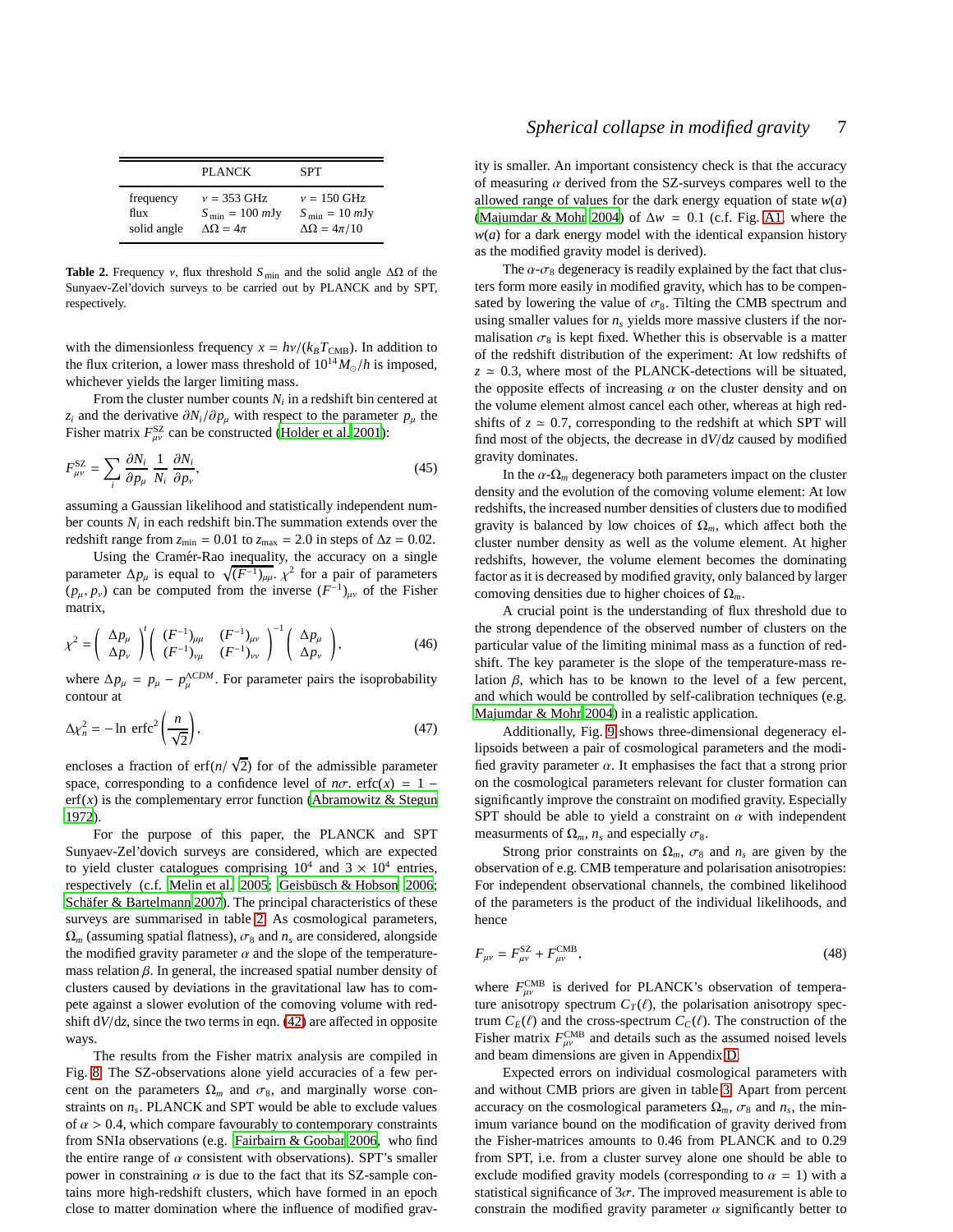

<span id="page-7-0"></span>**Figure 8.** Forecasts for parameter degeneracies for the PLANCK (light gray) and SPT (dark gray) Sunyaev-Zel'dovich surveys in a Fisher-matrix analysis. The fiducial ΛCDM cosmology is marked by a circle:  $\Omega_m = 0.25$  (assuming spatial flatness),  $\sigma_8 = 0.8$ ,  $n_s = 1.0$ , the modified gravity parameterisation  $\alpha = 0$ and the slope of the temperature-mass relation  $\beta = 0.65$ . The ellipses correspond to  $1\sigma$  and  $2\sigma$  confidence intervals.



<span id="page-7-1"></span>**Figure 9.** Simultaneous constraints on three cosmological parameters from the PLANCK (light gray) and SPT (dark gray) Sunyaev-Zel'dovich surveys, for the parameters  $\Omega_m$ ,  $\sigma_8$  and  $\alpha$  (left panel) and  $\sigma_8$ ,  $n_s$  and  $\alpha$  (right panel). The circles mark the parameter choices  $\Omega_m = 0.25$ ,  $\sigma_8 = 0.8$ ,  $n_s = 1$  and  $\alpha = 0$  for the fiducial ΛCDM cosmology. The nested ellipsoid surfaces correspond to  $1\sigma$  and  $2\sigma$  confidence intervals.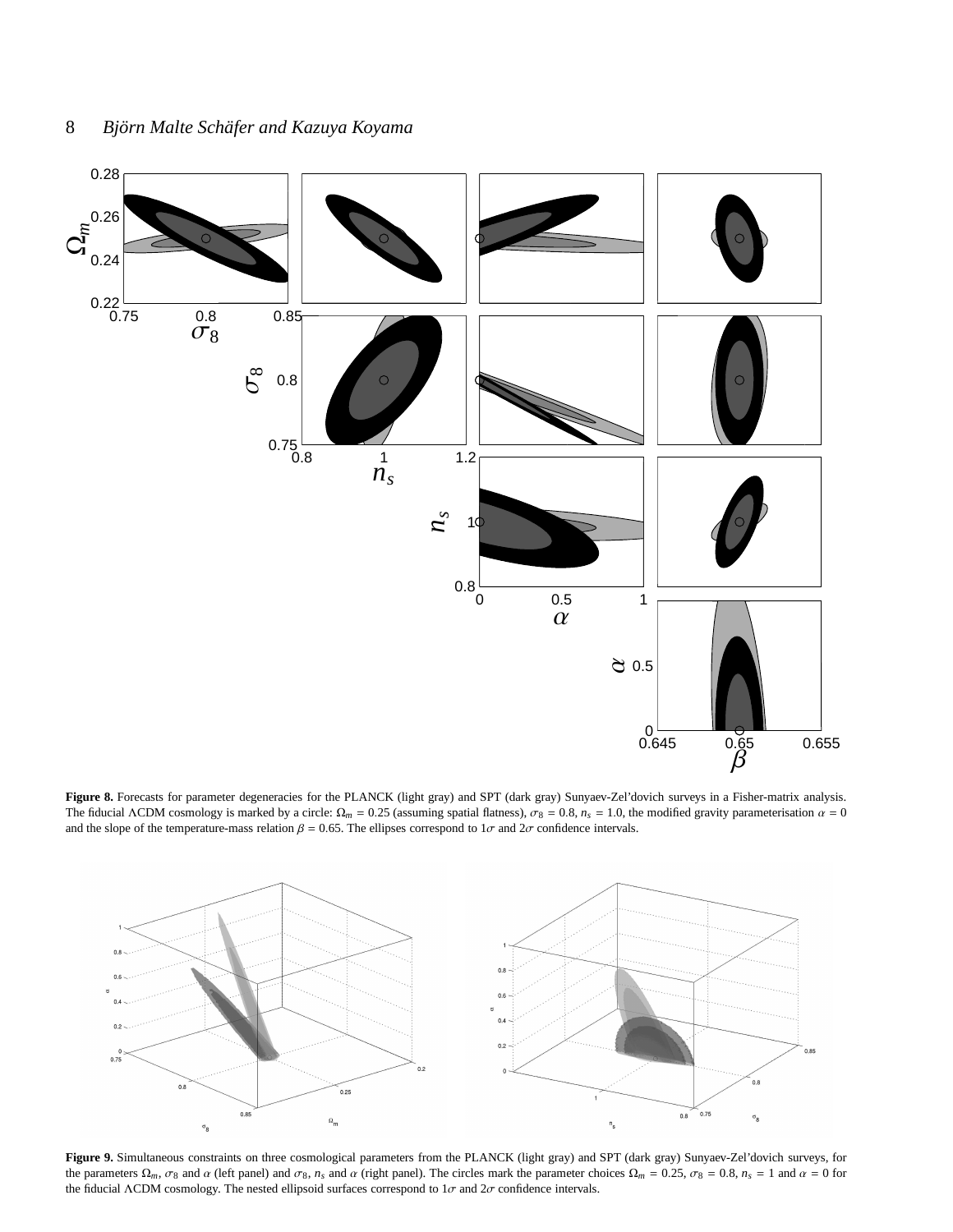| <b>PLANCK</b>             | <b>SPT</b>                           | $PLANCK + CMB$            | $SPT + CMB$               |
|---------------------------|--------------------------------------|---------------------------|---------------------------|
| $\Delta\Omega_m = 0.027$  | $\Delta\Omega_m = 0.008$             | $\Delta\Omega_m = 0.002$  | $\Delta\Omega_m = 0.001$  |
| $\Delta \sigma_8 = 0.082$ | $\Delta \sigma$ <sub>8</sub> = 0.021 | $\Delta \sigma_8 = 0.002$ | $\Delta \sigma_8 = 0.002$ |
| $\Delta n_s = 0.023$      | $\Delta n_s = 0.057$                 | $\Delta n_s = 0.002$      | $\Delta n_s = 0.002$      |
| $\Delta \alpha = 0.469$   | $\Delta \alpha = 0.292$              | $\Delta \alpha = 0.063$   | $\Delta \alpha = 0.035$   |

<span id="page-8-3"></span>**Table 3.** Fisher-matrix forecasts for parameter accuracies ( $1\sigma$  confidence intervals) from the PLANCK and SPT Sunyaev-Zel'dovich surveys (first and second column), and the corresponding accuracies after adding prior constraints on  $\Omega_m$ ,  $\sigma_8$  and  $n_s$  from PLANCK's CMB temperature and polarisation spectra (third and fourth column). ΛCDM is the fiducial cosmology, with parameters  $\Omega_m = 0.25$ ,  $\sigma_8 = 0.8$ ,  $n_s = 1$  and  $\alpha = 0$ .

values below  $\Delta \alpha = 0.063$  and  $\Delta \alpha = 0.035$ , for PLANCK and SPT, respectively.

These results are quite comparable to the findings of [Tang et al. \(2006\)](#page-9-39), who combined supernovae and cluster counts for constraining DGP-gravity, which is achievable with a few hundred clusters from an SZ-observation, given a prior tight constraint on  $\sigma_8$ . In their analysis, the influence of modified gravity on the Hubble expansion and on the growth equation was considered, and the density threshold by spherical collapse was approximated to be constant. [Tang et al.](#page-9-39) [\(2006](#page-9-39)) point out that a pure geometrical measurement can never distinguish between modified gravity and a suitably tuned dark energy model, and that additional information such as a measurement of the growth function is needed.

## <span id="page-8-0"></span>**7 SUMMARY**

In this paper, the influence of modified gravity on Friedmann dynamics, the homogeneous growth of the cosmic density field and the formation of galaxy clusters is considered. The alteration of the gravitational law is motivated by DGP-gravity, and introduced as an additional term in the Friedmann equations, which are consistently applied to the background dynamics as well as for the formation of individual clusters. A parameter  $\alpha$  allows interpolation between the two limiting cases: gravitation with a cosmological constant Λ and DGP-gravity.

• The Friedmann dynamics of the universe is remarkably little affected by the modification of gravity, as the Hubble function  $H(a)$ for our range of models differs by at most 10% at a scale factor of  $a = 0.5$ . This translates to comparable variations on the evolution d*V*/d*z* of volume with redshift and the evolution d*t*/d*z* of cosmic time with redshift.

• The growth function shows significant suppression of growth at early times for modified gravity, very similar to dark energy models with evolving equation of state, where the first derivative of the equation of state parameter  $w(a)$  is positive at zero redshift. The largest spread between the models considered here occurs around  $a = 0.3$ . The changed behaviour of the growth function is both caused by the decrease in matter density  $\Omega_m(a)$  as well as by the scaling of the Hubble-function with scale factor.

• The spherical collapse equations can be solved numerically for the modified gravity models motivated by DGP, resulting in the linear overdensity for spherical collapse  $\delta_c$  as a function of collapse redshift *z*. One notices a significant decrease in  $\delta_c$  by almost 20% compared to SCDM. The range of values for  $\delta_c$  is quite comparable to those obtained in collapse with early dark energy. An empirical fitting formula of the shape  $\delta_c(z) = a - b \exp(-cz)$  was found to yield a good approximation.

• Cluster number counts are significantly enhanced by modified gravity, due to the lower values of the linear overdensity for spherical collapse  $\delta_c$  at low redshifts. At a redshift of  $z = 0.3$ , where the majority of PLANCK SZ-clusters will be situated, as much as 50% more clusters with masses of  $10^{14} M_{\odot}/h$  have formed, whereas at a redshift of  $z = 0.7$ , corresponding to the peak in the cluster redshift distribution forecast for SPT, number counts might be 70% larger. At higher masses of  $10^{15} M_{\odot}/h$ , the increase in cluster number density amounts to factors of three (at  $z = 0.3$ ) up to six (at  $z=0.7$ ), but the sparsity of very massive objects at high redshift will make this difficult to observe. At low masses, on the contrary, there is hardly a difference between DGP-like modified gravity models and ΛCDM, which is due to the fact that these objects form early well in the matter-dominated phase. The enhancement in cluster number density depends exponentially on the modified gravity parameter  $\alpha$ .

• Merger densities exhibit a similar behaviour at high masses of  $10^{15} M_{\odot}/h$ , where the model predics an increase by factors of roughly up to two at the redshifts considered. At low masses, however, the merger density falls below the prediction of ΛCDM, which is carried by the unique weighting of the merger density with the evolution of cosmic time with redshift d*t*/*dz*, the evolution of comoving volume d*V*/d*z* and the Hubble function *H*(*a*).

• The impact of modified gravity on cluster formation is most notable at small redshifts below unity, making it a target for Sunyaev-Zel'dovich cluster surveys. In this paper the cluster yield of the SZ-surveys to be carried out by PLANCK and SPT was modelled with a simple flux threshold as the detection criterion. The Fisher-matrix analysis with ΛCDM as the fiducial cosmological model found that on themselves, the SZ-surveys alone are able to constrain the modified gravity parameter  $\alpha$  with an accuracy of  $\Delta \alpha \simeq 0.47$ , albeit with strong degeneracies. Adding in CMB constraints on  $\Omega_m$ ,  $\sigma_8$  and  $n_s$  significantly lowered the uncertainty to  $\Delta \alpha$  = 0.04, making the combined SZ- and CMB-observations a powerful observational probe.

As last points is it worth noting that the above described model for phenomenological DGP-gravity has the same number of parameters as ΛCDM and would not be disfavoured on grounds on Bayesian model selection. The feature that cluster formation takes place at higher redshifts compared to ΛCDM might have important implications on the arclet problem in gravitational lensing [\(Meneghetti et al. 2005](#page-9-40)) and on the CBI-anomaly [\(Padin et](#page-9-41) al. [2001](#page-9-41); [Bond et al. 2005](#page-9-42)) as it naturally causes a higher level of Sunyaev-Zel'dovich background due to high-redshift clusters with a low contemporary value of  $\sigma_8$ .

## **ACKNOWLEDGEMENTS**

We would like to thank Rob Crittenden for valuable comments.

#### **REFERENCES**

- <span id="page-8-2"></span>Abramowitz M., Stegun I. A., 1972, Handbook of Mathematical Functions. Handbook of Mathematical Functions, New York: Dover, 1972
- <span id="page-8-4"></span>Balbi A., Baccigalupi C., Perrotta F., Matarrese S., Vittorio N., 2003, ApJL, 588, L5
- <span id="page-8-1"></span>Bardeen J. M., Bond J. R., Kaiser N., Szalay A. S., 1986, ApJ, 304, 15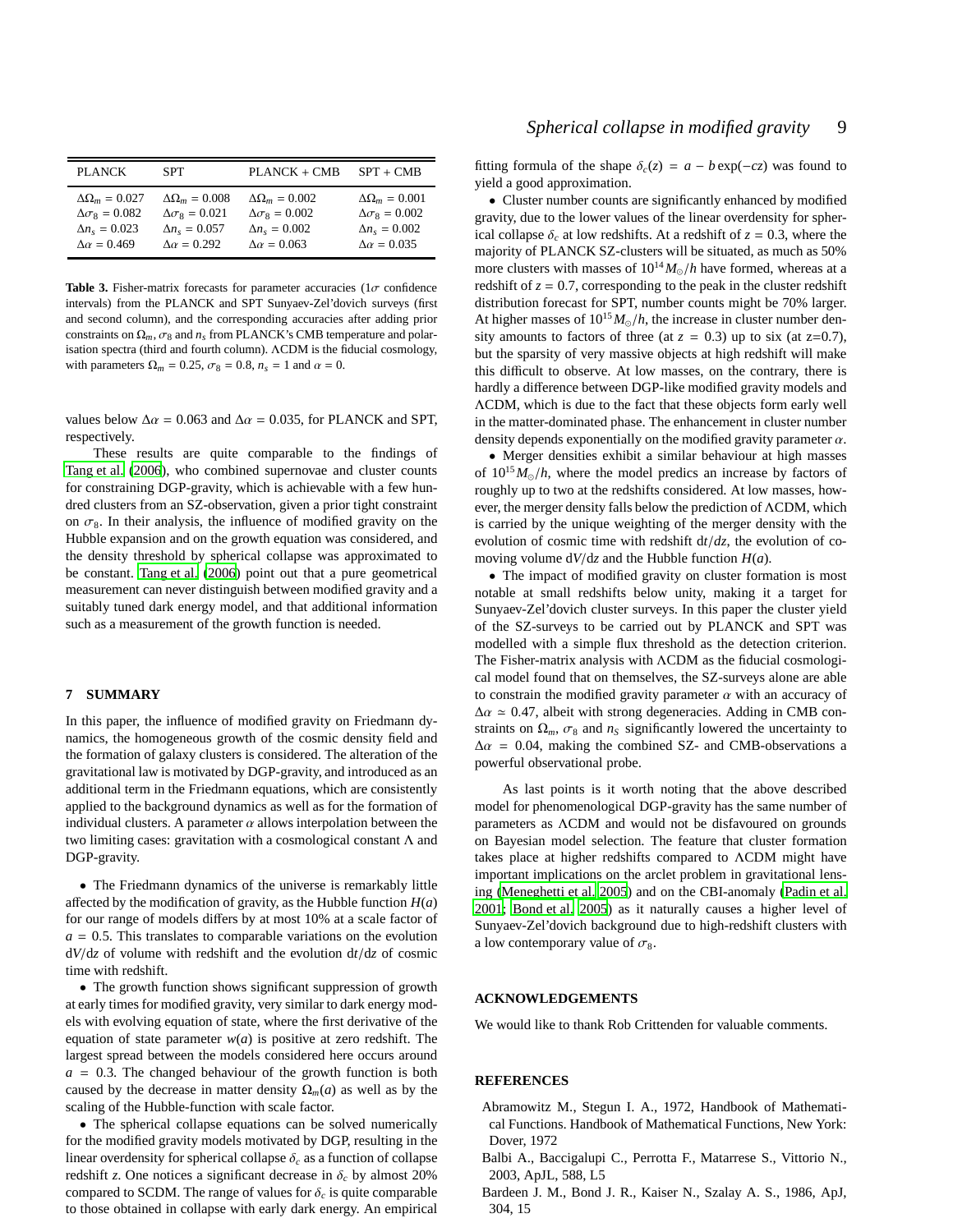- <span id="page-9-19"></span>Bartelmann M., Doran M., Wetterich C., 2006, A&A, 454, 27
- <span id="page-9-47"></span>Bean R., Hansen S. H., Melchiorri A., 2001, Phys. Rev. D, 64, 103508
- <span id="page-9-25"></span>Bond J. R., Cole S., Efstathiou G., Kaiser N., 1991, ApJ, 379, 440
- <span id="page-9-42"></span>Bond J. R., Contaldi C. R., Pen U.-L., Pogosyan D., Prunet S., Ruetalo M. I., Wadsley J. W., Zhang P., Mason B. S., Myers S. T., Pearson T. J., Readhead A. C. S., Sievers J. L., Udomprasert P. S., 2005, ApJ, 626, 12
- <span id="page-9-2"></span>Chiba T., 2003, Physics Letters B, 575, 1
- <span id="page-9-21"></span>Dai D.-C., Maor I., Starkman G., 2007, ArXiv e-prints 0709.4391, 709
- <span id="page-9-29"></span>Diego J. M., Martínez-González E., Sanz J. L., Cayón L., Silk J., 2001, MNRAS, 325, 1533
- <span id="page-9-0"></span>Dvali G., Gabadadze G., Porrati M., 2000, Physics Letters B, 485, 208
- <span id="page-9-13"></span>Dvali G., Turner M. S., 2003, astro-ph/0301510
- <span id="page-9-38"></span>Fairbairn M., Goobar A., 2006, Physics Letters B, 642, 432
- <span id="page-9-30"></span>Finoguenov A., Reiprich T. H., Böhringer H., 2001, A&A, 368, 749
- <span id="page-9-36"></span>Geisbüsch J., Hobson M., 2006, astro-ph/0611567
- <span id="page-9-34"></span>Holder G., Haiman Z., Mohr J. J., 2001, ApJL, 560, L111
- <span id="page-9-10"></span>Hu W., Sawicki I., 2007, ArXiv e-prints 0708.1190, 708
- <span id="page-9-43"></span>Jarvis M., Jain B., Bernstein G., Dolney D., 2006, ApJ, 644, 71
- <span id="page-9-14"></span>Koyama K., 2006, Journal of Cosmology and Astro-Particle Physics, 3, 17
- <span id="page-9-1"></span>Koyama K., 2007a, ArXiv e-prints 0709.2399, 709
- <span id="page-9-9"></span>Koyama K., 2007b, ArXiv e-prints 0706.1557, 706
- <span id="page-9-8"></span>Koyama K., Maartens R., 2006, JCAP, 1, 16
- <span id="page-9-26"></span>Lacey C., Cole S., 1993, MNRAS, 262, 627
- <span id="page-9-27"></span>Lacey C., Cole S., 1994, MNRAS, 271, 676
- <span id="page-9-15"></span>Lahav O., Lilje P. B., Primack J. R., Rees M. J., 1991, MNRAS, 251, 128
- <span id="page-9-12"></span>Laszlo I., Bean R., 2007, ArXiv e-prints 0709.0307, 709
- <span id="page-9-51"></span>Lewis A., Challinor A., Lasenby A., 2000, ApJ, 538, 473
- <span id="page-9-49"></span>Linder E. V., Jenkins A., 2003, MNRAS, 346, 573
- <span id="page-9-3"></span>Lue A., Scoccimarro R., Starkman G., 2004a, Phys. Rev. D, 69, 044005
- <span id="page-9-4"></span>Lue A., Scoccimarro R., Starkman G. D., 2004b, Phys. Rev. D, 69, 124015
- <span id="page-9-7"></span>Maartens R., Majerotto E., 2006, Phys. Rev. D, 74, 023004
- <span id="page-9-28"></span>Majumdar S., Mohr J. J., 2004, ApJ, 613, 41
- <span id="page-9-20"></span>Maor I., Lahav O., 2005, Journal of Cosmology and Astro-Particle Physics, 7, 3
- <span id="page-9-48"></span>Melchiorri A., Mersini L., Ödman C. J., Trodden M., 2003, Phys. Rev. D, 68, 043509
- <span id="page-9-35"></span>Melin J.-B., Bartlett J. G., Delabrouille J., 2005, A&A, 429, 417
- <span id="page-9-40"></span>Meneghetti M., Bartelmann M., Dolag K., Moscardini L., Perrotta F., Baccigalupi C., Tormen G., 2005, A&A, 442, 413
- <span id="page-9-31"></span>Mohr J. J., Mathiesen B., Evrard A. E., 1999, ApJ, 517, 627
- <span id="page-9-16"></span>Multamäki T., Gaztañaga E., Manera M., 2003, MNRAS, 344, 761
- <span id="page-9-41"></span>Padin S., Cartwright J. K., Mason B. S., Pearson T. J., Readhead A. C. S., Shepherd M. C., Sievers J., Udomprasert P. S., Holzapfel W. L., Myers S. T., Carlstrom J. E., Leitch E. M., Joy M., Bronfman L., May J., 2001, ApJL, 549, L1
- <span id="page-9-18"></span>Percival W. J., 2005, A&A, 443, 819
- <span id="page-9-46"></span>Percival W. J., Cole S., Eisenstein D. J., Nichol R. C., Peacock J. A., Pope A. C., Szalay A. S., 2007, ArXiv e-prints 0705.3323, 705
- <span id="page-9-24"></span>Press W. H., Schechter P., 1974, ApJ, 187, 425
- <span id="page-9-45"></span>Riess A. G., 2004, in Allen R. E., Nanopoulos D. V., Pope C. N., eds, The New Cosmology: Conference on Strings and Cosmol-

ogy Vol. 743 of American Institute of Physics Conference Series, Kinematics and Dark Energy from Supernovae beyond 1. pp 3– 11

- <span id="page-9-6"></span>Rydbeck S., Fairbairn M., Goobar A., 2007, Journal of Cosmology and Astro-Particle Physics, 5, 3
- <span id="page-9-23"></span>Sadeh S., Rephaeli Y., Silk J., 2007, MNRAS, pp 641–+
- <span id="page-9-37"></span>Schäfer B. M., Bartelmann M., 2007, MNRAS, 377, 253
- <span id="page-9-5"></span>Song Y.-S., Sawicki I., Hu W., 2007, Phys. Rev. D, 75, 064003
- <span id="page-9-11"></span>Stabenau H. F., Jain B., 2006, Phys. Rev. D, 74, 084007
- <span id="page-9-33"></span>Sunyaev R. A., Zeldovich I. B., 1980, ARA&A, 18, 537
- <span id="page-9-32"></span>Sunyaev R. A., Zeldovich Y. B., 1972, Comments on Astrophysics and Space Physics, 4, 173
- <span id="page-9-39"></span>Tang J.-Y., Weller J., Zablocki A., 2006, astro-ph/0609028
- <span id="page-9-44"></span>Verde L., Peiris H. V., Spergel D. N., Nolta M. R., Bennett C. L.,
- Halpern M., Hinshaw G., Jarosik N., Kogut A., Limon M., Meyer S. S., Page L., Tucker G. S., Wollack E., Wright E. L., 2003, ApJS, 148, 195
- <span id="page-9-17"></span>Wang L., Steinhardt P. J., 1998, ApJ, 508, 483
- <span id="page-9-50"></span>Zaldarriaga M., Spergel D. N., Seljak U., 1997, ApJ, 488, 1

#### <span id="page-9-22"></span>**APPENDIX A: EQUATION OF STATE**

The relation between the modified gravity model and the equation of state  $w(a)$  of a dark energy model with identical expansion history is derived in this section. A dark energy fluid with equation of state  $w(a)$  gives rise to an additional term  $\Delta H^2(a)$  in the Friedmann equation, given by

$$
\Delta H^2(a) = \exp\left(3 \int_a^1 da \frac{1 + w(a)}{a}\right),\tag{A1}
$$

which can be solved for  $w(a)$  for a given Hubble function  $H(a)$ . By equating  $\Delta H^2(a)$  with the modification in the Friedmann equation  $(1 - \Omega_m)H^{\alpha}(a)$  the equation of state  $w_{\text{eff}}(a)$  can be derived for a dark energy model with identical expansion history:

$$
w_{\text{eff}}(a) = -\left(1 + \frac{\alpha}{3} \frac{\mathrm{d}\ln H}{\mathrm{d}\ln a}\right). \tag{A2}
$$

Another interesting quantity is the equation of state  $w_{avg}(a)$ , averaged over all relevant cosmological fluids. In this case, ∆*H* 2 has to be equal to the complete Friedmann equation  $H^2(a)$  =  $(1 - \Omega_m)H^{\alpha}(a) + \Omega_m/a^3$ , which results in

$$
w_{\text{avg}}(a) = -\left(1 + \frac{2\alpha}{3} \frac{\text{d}\ln H}{\text{d}\ln a}\right). \tag{A3}
$$

Fig. [A1](#page-10-2) compares the average equation of state  $w_{avg}(a)$  and the effective equation of state  $w_{\text{eff}}(a)$  as a function of scale factor. The effective equation of state  $w_{\text{eff}}(a)$  decreases slowly from -0.5 to -0.8 for the DGP-type models, is constant *w* = −1 for ΛCDM and smoothly interpolates between these two limiting cases for choices of  $\alpha = 0$ ...1. On the contrary, the average equation of state  $w_{\text{avg}}(a)$ assumes a value of zero at  $a = 0$  for all modified gravity models, and decreases towards values in the interval −0.6. . . − 0.8, with ΛCDM showing the most abrupt and the DGP-emulating model showing the most gradual transition.

Comparing the results in Fig. [A1](#page-10-2) to current measurements of the equation of state of dark energy, e.g. using weak gravitational lensing [\(Jarvis et al. 2006](#page-9-43)), the cosmic microwave background [\(Verde et al. 2003](#page-9-44)), supernovae [\(Riess 2004](#page-9-45)), baryon acoustic oscillations [\(Percival et al. 2007](#page-9-46)) or combinations of these observational channels [\(Bean et al. 2001](#page-9-47); [Melchiorri et al. 2003](#page-9-48)), which are usually stated in terms of the parameterisation  $w(a) \approx w_0 + (1 - a)w_a$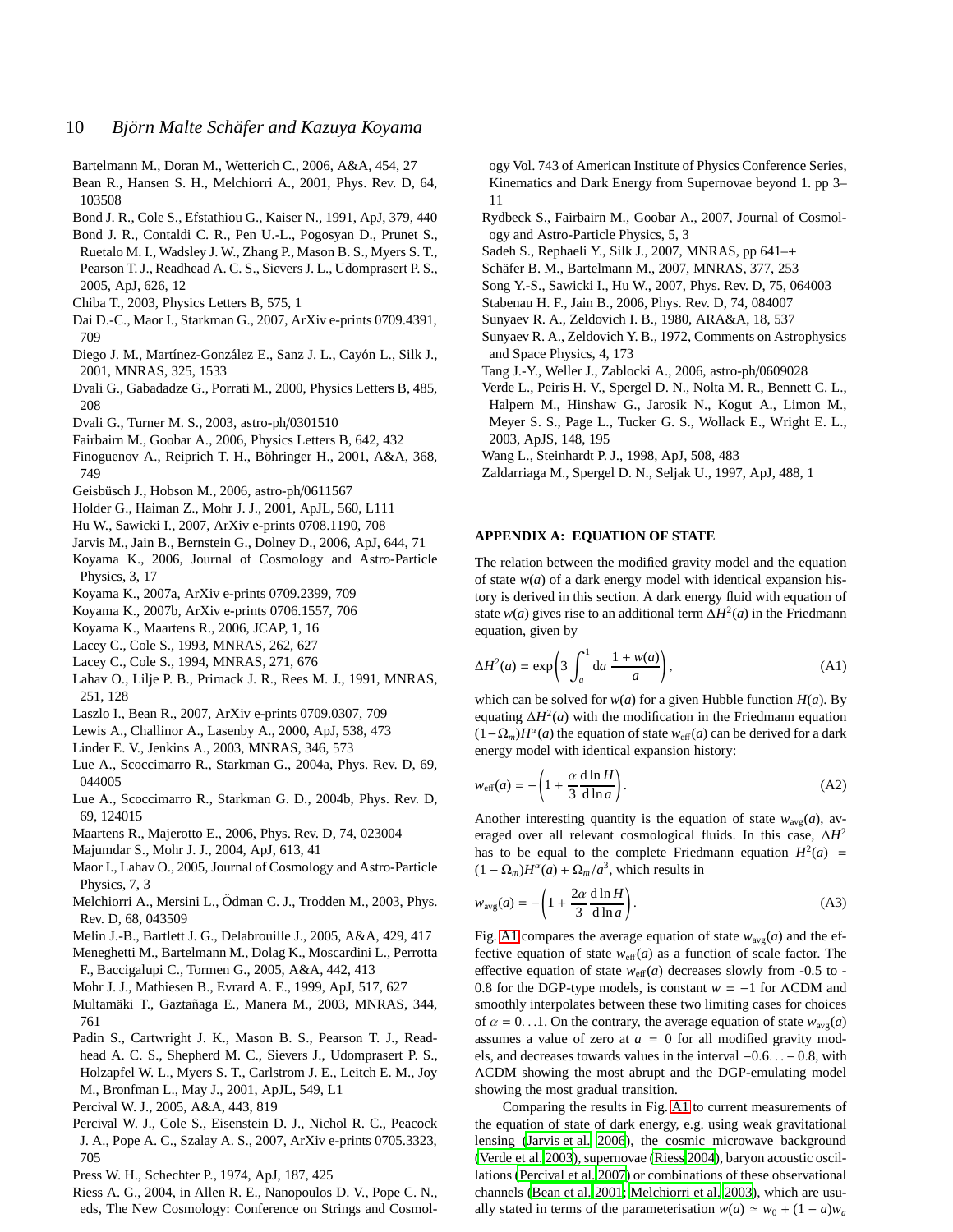

<span id="page-10-2"></span>**Figure A1.** Average equation-of-state parameter  $w_{avg}(a)$  (equal to 0 at early times) and effective equation-of-state parameter  $w_{\text{eff}}(a)$  as a function of scale factor *a*, for values of  $\alpha = 0$  (corresponding to  $\Lambda$ CDM, dash-dotted),  $\alpha = 1$  (DGP-gravity, solid) and intermediate values in steps of  $\Delta \alpha = 0.2$ (dashed).

(introduced by [Linder & Jenkins 2003\)](#page-9-49) shows that these experiments only marginally exclude DGP-gravity and are in agreement with the values of  $w_0 = -0.9... - 1.0$  and  $w_a = 0.3...0$  resulting from more conservative choices of  $\alpha$ .

#### <span id="page-10-0"></span>**APPENDIX B: GROWTH FUNCTION**

The influence of modified gravity on the growth equation is discussed in this section. Generally, The growth equation eqn. [\(13\)](#page-2-3) has the shape

$$
\frac{d^2}{da^2}D_+(a) + \frac{Q(a)}{a}\frac{d}{da}D_+(a) = \frac{3S(a)}{2a^2}D_+(a),
$$
 (B1)

where a source term  $S(a)$  and a dissipation term  $Q(a)$  can be identified,

$$
Q(a) = 3 + \frac{\mathrm{d}\ln H(a)}{\mathrm{d}\ln a}, \quad S(a) = G(a)\,\Omega_m(a). \tag{B2}
$$

A comparison between the source and damping terms in the growth equation is provided by Fig. [B1:](#page-10-3) Increasing the value of  $\alpha$  makes the transition of the damping term  $Q(a)$  from  $Q(a = 0) = \frac{3}{2}$  in the matter dominated epoch to the modified gravity dominated epoch more gradual, due to the influence of modified gravity on the scaling of the Hubble function.

The source term  $S(a) = G(a) \Omega_m(a)$  with contributions both from the evolution  $\Omega_m$  of the matter density, which is proportional to  $H^{-2}(a)$  as well as from modified gravity as a consequence of Birkhoff's theorem [\(Lue et al. 2004a](#page-9-3)[,b](#page-9-4)), smoothly decreases from  $S(a) = 1$  at  $a = 0$  to  $S(a) = \Omega_m$  today, and the choice of larger values of  $\alpha$  make the source term drop at earlier times. In summary, the suppression of structure formation is caused simultaneously by the decrease in the source term  $S(a)$  and the increase in the damping  $Q(a)$ , while larger choices of  $\alpha$  are able to suppress structure formation more effectively at early times.



<span id="page-10-3"></span>**Figure B1.** Comparison of the damping term  $Q(a) = 3 + d \ln H(a)/d \ln a$ (equal to 3/2 at early times) and the source term  $S(a) = G(a)\Omega_m(a)$  (equal to 1 at early times) in the growth equation as a function of scale factor *a*, for values of  $\alpha = 0$  (corresponding to ACDM, dash-dotted),  $\alpha = 1$  (DGP-like gravity, solid) and intermediate values in steps of  $\Delta \alpha = 0.2$  (dashed).

## <span id="page-10-1"></span>**APPENDIX C: APPROXIMATE SOLUTION FOR THE HUBBLE-FUNCTION**

As discussed in Sect. [3,](#page-1-1) our family of modified Friedmann equations,

<span id="page-10-4"></span>
$$
H^2(a) = (1 - \Omega_m)H^{\alpha}(a) + \frac{\Omega_m}{a^3}
$$
 (C1)

can only be solved numerically for  $H(a)$ . In order to have a much faster analytic approximation for the spherical collapse equations, we use two second order expansions, yielding quadratic equations, which are analytically solvable. At late times  $a = 1$ , we expand  $H^{\alpha}(a)$  at  $H = 1$  to second order,

$$
H^{\alpha} \simeq 1 + \alpha (H - 1) + \frac{\alpha (\alpha - 1)}{2} (H - 1)^{2},
$$
 (C2)

substitute into eqn. [\(C1\)](#page-10-4), and solve the resulting quadratic equation for the approximation  $H_+(a)$ , which is valid at late times. At early times, where the Hubble function diverges, we expand  $H_0(a)$  =  $a^{\frac{3}{2}}H(a)$ , which assumes the value  $\sqrt{\Omega_m}$  at  $a = 0$ :

$$
\tilde{H}^{\alpha} \simeq \Omega_m^{\frac{\alpha}{2}} + \alpha \Omega_m^{\frac{\alpha-1}{2}} (\tilde{H} - \sqrt{\Omega_m}) + \frac{\alpha(\alpha-1)}{2} \Omega_m^{\frac{\alpha-2}{2}} (\tilde{H} - \sqrt{\Omega_m})^2. (C3)
$$

This expansion can be converted to a second order expansion for  $H(a)$ , substituted into eqn. [\(C1\)](#page-10-4) and the resulting quadratic equation solved for the early time approximation *H*−(*a*). The relation

$$
H(a) = \gamma_{-}(a) H_{-}(a) + \gamma_{+}(a) H_{+}(a)
$$
 (C4)

interpolates between the two branches by adjusting the weight *a* accordingly, and avoids any sharp transition.  $\gamma_{\pm}(a)$  is a nonlinear interpolation,

<span id="page-10-5"></span>
$$
\gamma_{\pm}(a) = \frac{1}{2} \left[ 1 \pm \frac{2}{\pi} \arctan\left(\frac{a-\mu}{\Delta}\right) \right]
$$
 (C5)

with the transition scale factor  $\mu = 0.3$  and the transition width  $\Delta = 0.05$ . Eqn. [\(C5\)](#page-10-5) is normalised in the sense  $\gamma_+(a) + \gamma_-(a) = 1$ . Figure [C1](#page-11-2) compares the approximation of the Hubble function to the direct numerical solution, and gives the relative deviation between the two: The approximation reproduces the Hubble function to an accuracy better than 0.3%, which is accurate enough for the purpose of spherical collapse computations. It should be noted, that